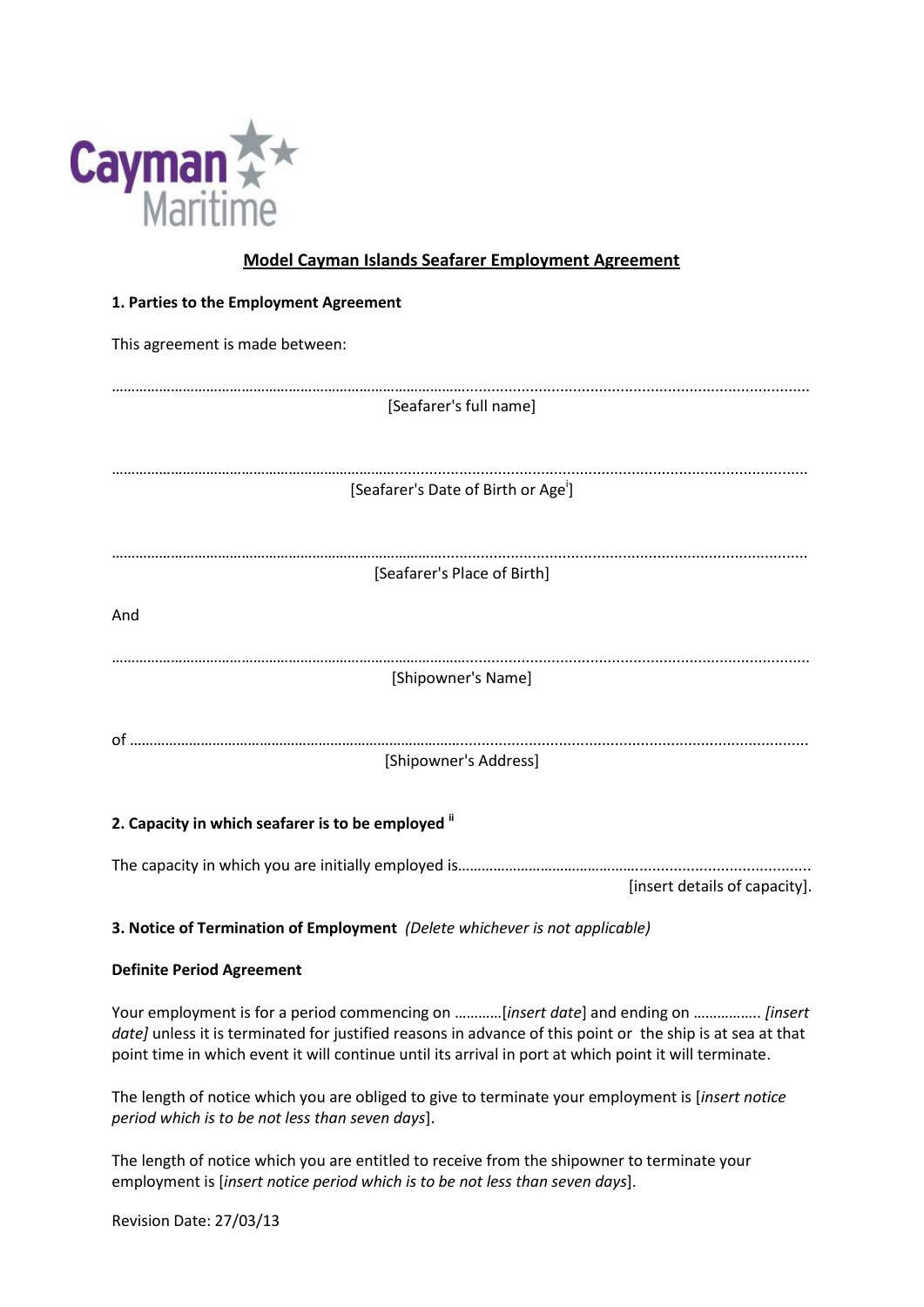### **Indefinite Agreement**

The length of notice which you are obliged to give to terminate your employment is [*insert notice period which is to be not less than seven days*].

The length of notice which you are entitled to receive from the shipowner to terminate your employment is [*insert notice period which is to be not less than seven days*].

#### **OR**

#### **Voyage Agreement**

Your employment is for the length of the voyage of [*ship*] commencing on …………[*insert date*] from the port of……………………….[*insert name of port*] until …………………[*insert date*] or the vessel' *arrival in the port of ……………….[insert name of port]*] at which point it will terminate, unless it is terminated for justified reasons in advance of this point.

**NOTE:** The period of notice required to be given to the seafarer by the shipowner must not be less than that required to be given to the shipowner by the seafarer and, except in the case of a fixed term or voyage agreement, must be not less than seven days.

#### **4. Place of work**

You will be employed on…………………………………………………………………\*

[ship name]

#### **OR**

You will be employed on any vessel owned, managed or chartered by the shipowner\*

(\*delete whichever is inapplicable)

### **5. Wages and Account of Wages**

Your wagesiii on commencement will be…………….......................per [week/month/year\*] [amount / currency]

payable by……………….............................. [method of payment]

at [weekly/monthly\*] intervals on the …………..........day of each [week/month\*]. [number]

[Overtime hours if applicable i.e. hours worked outside of normal working hours (see clause 6 below) will be paid at a rate of………….... per hour] [rate]

(\*delete whichever is inapplicable)

Revision Date: 27/03/13

**OR**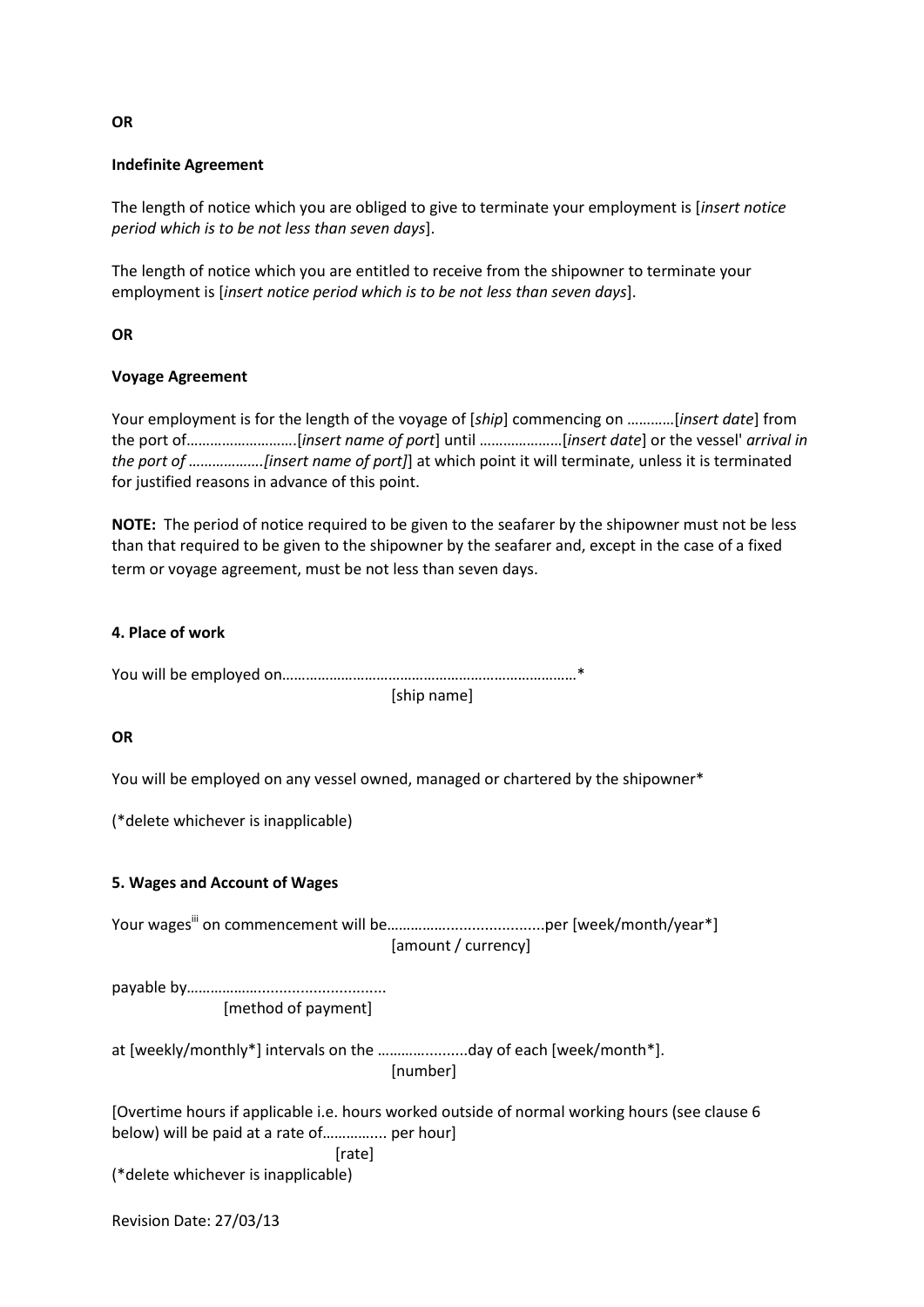You will be provided with a monthly account of all payments due to you and the amounts paid, including wages, additional payments, permitted/statuary deductions and the rate of exchange used where payment has been made in a currency which is different from that agreed above.

## **6. Hours of Work and Rest**

Your hours of work will be arranged such as to ensure that you receive a minimum of 10 hours available for rest in each 24-hour period and a minimum of 77 hours rest in each seven-day period.

Your hours of rest may be divided into no more than two periods, one of which shall be at least six hours in length, and the interval between consecutive periods of rest shall not exceed 14 hours.

Cayman Islands Merchant Shipping Regulations<sup>1</sup>, require the Master or a person authorised by the Master to maintain a record of your daily hours of rest. The records should be kept in English and the working language of the ship if that is not English.

The records of your hours of rest are required to be endorsed by the Master or a person authorised by the Master, and by you, and a copy of the record as endorsed will be presented to you.

You may be required, at the absolute discretion of the Master, to work additional hours during an emergency affecting the safety of the ship, its passengers, crew or cargo or the marine environment or to give assistance to other ships or persons in peril. You may also be required to work additional hours for safety drills such as musters, fire-fighting and lifeboat drills. In such circumstances you will be provided subsequently with compensatory rest period(s).

# **7. Paid annual leave iv**

You are entitled to take………….... working days (a minimum of 38 days) in each year of employment. [insert number]

The above minimum amount includes 8 days for public holidays which should be included in the leave period and allocated prorate across the year.

You will be paid your normal basic remuneration during such leave.

If your employment commenced or terminates part way through the year, your entitlement to paid annual leave during that year will be assessed on a pro rata basis. Deductions from final salary due to you on termination of employment will be made in respect of any paid annual leave taken in excess of your entitlement.

There is no provision for the carry over of paid annual leave from one year to the next. All paid annual leave must be taken in the year in which it accrues. There is also no provision for payment to be made in lieu of untaken leave except where paid annual leave has accrued but has not been taken at the date of termination of employment.

**.** 

 $1$  Merchant Shipping (Certification, Safe Manning, Hours of Work and Watchkeeping) Regulations, 2004 as amended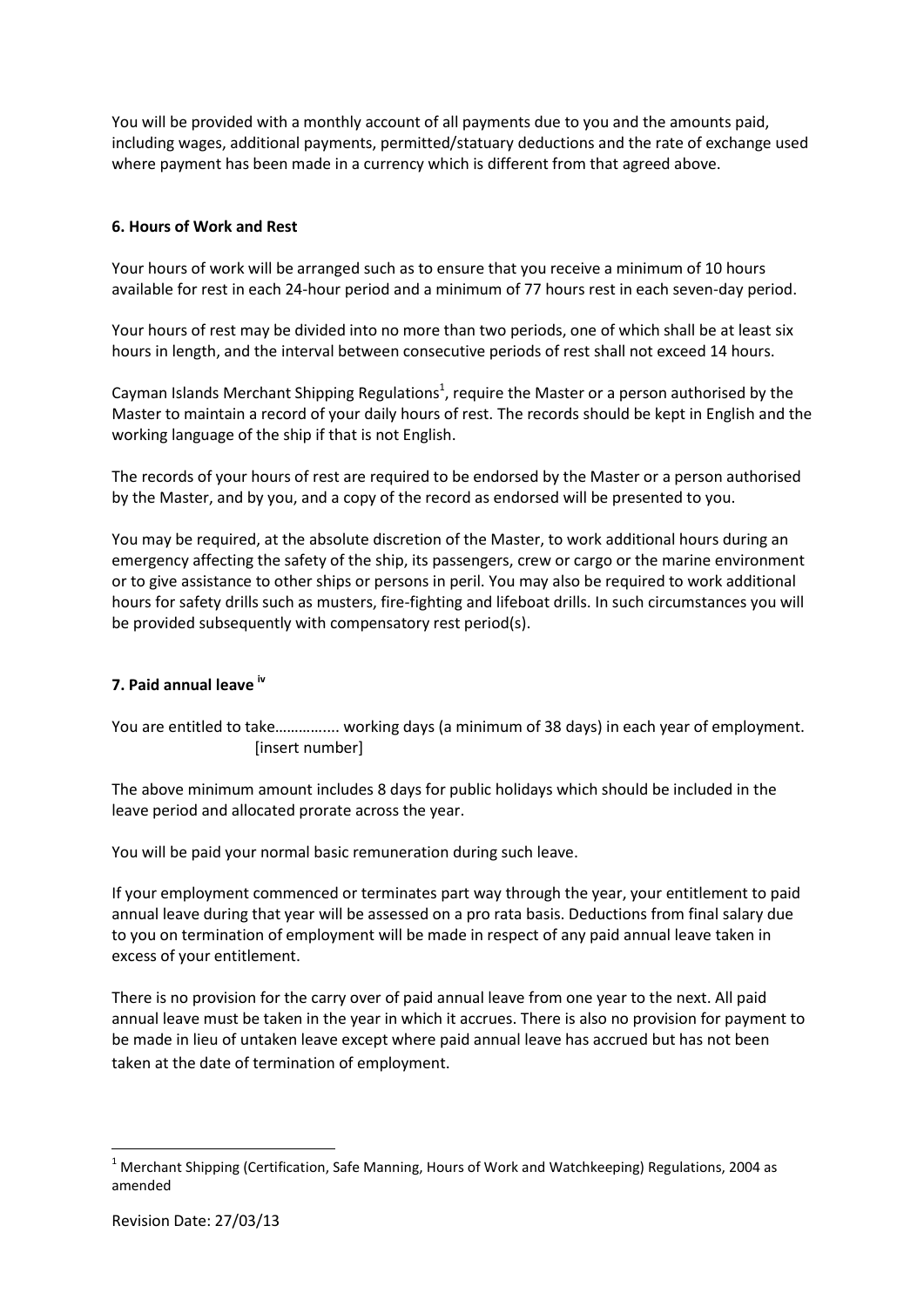### **8. Termination of Employment**

Your employment under this agreement may be terminated in the following circumstances:-

- (a) by mutual consent;
- (b) Your misconduct as prescribed in the Code of Conduct for the Merchant Navy or the shipowner's Code of Conduct;
- (c) Your need to terminate the agreement for compassionate or other urgent reasons, this shall be without penalty to you;
- (d) If in the opinion of the Master your continued employment would be likely to endanger the vessel or any person onboard;
- (e) By appropriate notice in accordance with paragraph 3 above.

Should the vessel be lost, sold or otherwise cease to be a Cayman Islands ship and your employment is terminated before the date indicated in section 3 of this agreement you will be paid the **greater** of either two month's salary or your notice period.

## **9. Health and Social Security Benefits <sup>v</sup>**

If you are on a voyage at the time that you become sick or injured, you will be paid your normal basic remuneration until you have been repatriated in accordance with the repatriation provisions set out below. After you have been repatriated, you will be paid your normal basic remuneration for the first [16 or above] weeks of your recuperation.

You will be provided with any medical care on-board should that become necessary, free of charge, including access to necessary medicines, medical equipment and facilities for diagnosis and treatment and medical information and expertise. Where practicable and appropriate, you will be given leave to visit a qualified medical doctor or dentist in ports of call for the purpose of obtaining treatment.

In the event of sickness or incapacity, you will be provided with medical care, including medical treatment and the supply of necessary medicines and therapeutic devices and board and lodging away from home until your recovery or until your sickness or incapacity has been declared of a permanent character, subject to a maximum period of…………………..[16 or above] ......... weeks. In addition the shipowner will meet the cost of the return or your property left on board to you or your next of kin.

In the event of the seafarer's death or long-term disability due to an occupational injury, illness or hazard occurring from the date on which the seafarer leaves home to join the vessel to the date on which the seafarer is duly repatriated, the seafarer will be entitled to compensation, the levels of which will be attached as an annex to this agreement.

In the event of your death occurring on board or ashore during a voyage, the shipowner will meet the cost of burial expenses and the return or your property left on board to your next of kin.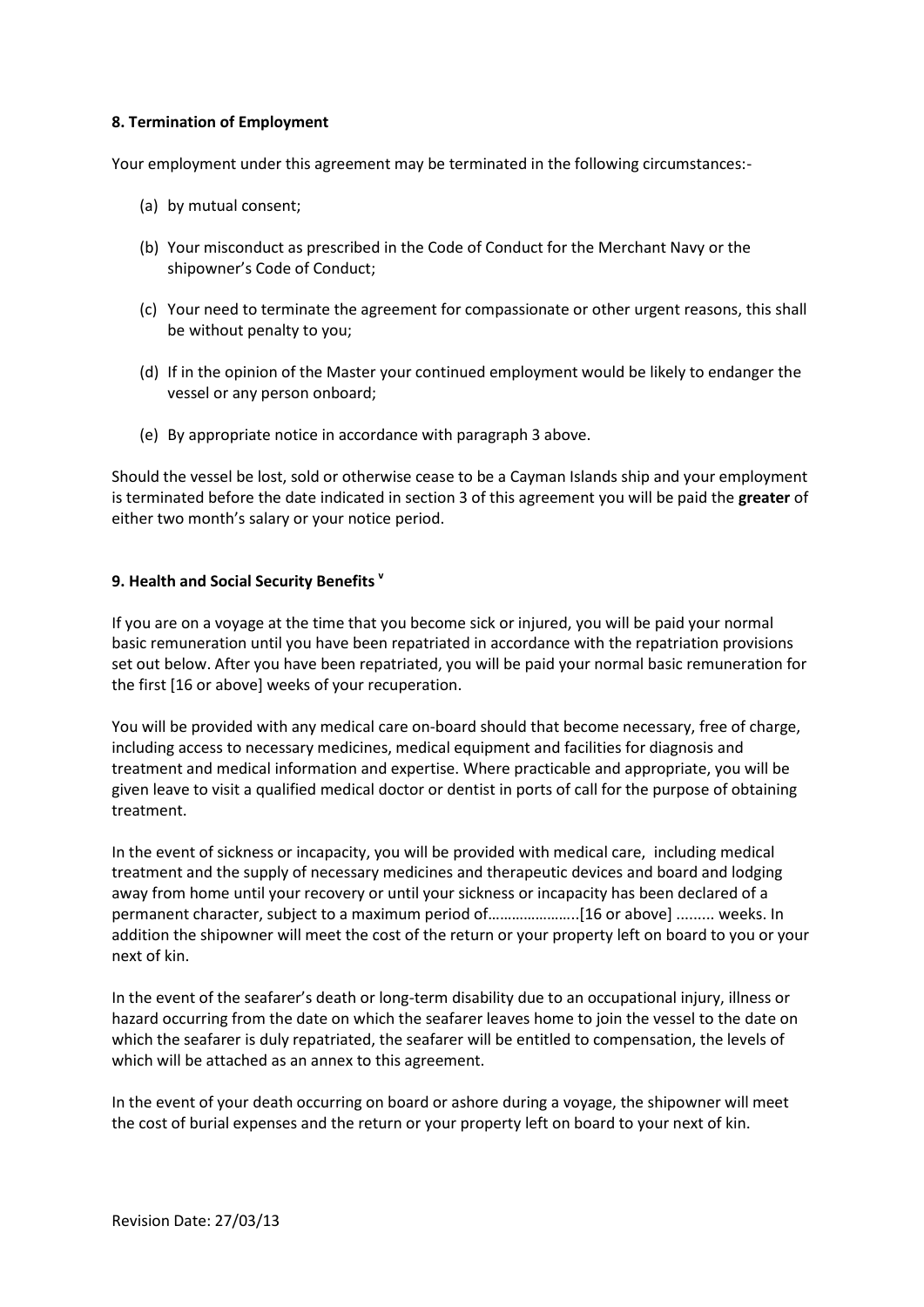### **10. Repatriation**

You will be entitled to repatriation, at the expense of the shipowner, if you are away from your country of residence

- when this agreement is terminated;
- when this agreement expires;
- in the event of illness or injury or other medical condition requiring your repatriation, in the event that the ship is proceeding to a Warlike Operations Area or the event of termination or interruption of employment in accordance with an industrial award or collective agreement;
- in circumstances where you are no longer able to carry out your duties under this agreement or cannot be expected to do so e.g. shipwreck, the sale of your ship or a change in your ship's registration, and

The entitlement to repatriation<sup>vi</sup> entails transport by ......................(*insert means of transport*) to...............................................(*insert place name or country).*

The Cayman Islands Regulations on repatriation<sup>2</sup> shall be made available to you on board the ship.

**NOTE** - You may not be entitled to repatriation at the expense of the shipowner in circumstances where you have been dismissed on disciplinary grounds or have breached your obligations under this Agreement. In such circumstances the shipowner will still be liable to repatriate you but is entitled to recover from any wages due to you the cost of doing so.

The maximum period of service following which you will be entitled to repatriation at no cost to you isvii ……………….weeks *(insert number of weeks)*

### **11. Collective Bargaining Agreement(s) (delete if not applicable) viii**

The Collective Agreement(s) dated………………….between [shipowner] and ………………………………………… [trade union(s)] contain details of additional terms and conditions and forms part of this Seafarers Employment Agreement, as attached.

### **12. Seafarer's Complaint Procedure**

If you have a complaint regarding your employment you should follow the shipowner's "Seafarer's Complaint Procedure". The procedure will be made available to you, if so requested, before you sign

**.** 

<sup>&</sup>lt;sup>2</sup> Merchant Shipping (Repatriation) (Cayman Islands) Regulations, 1989. However, these will most likely be revoked and replaced for MLC.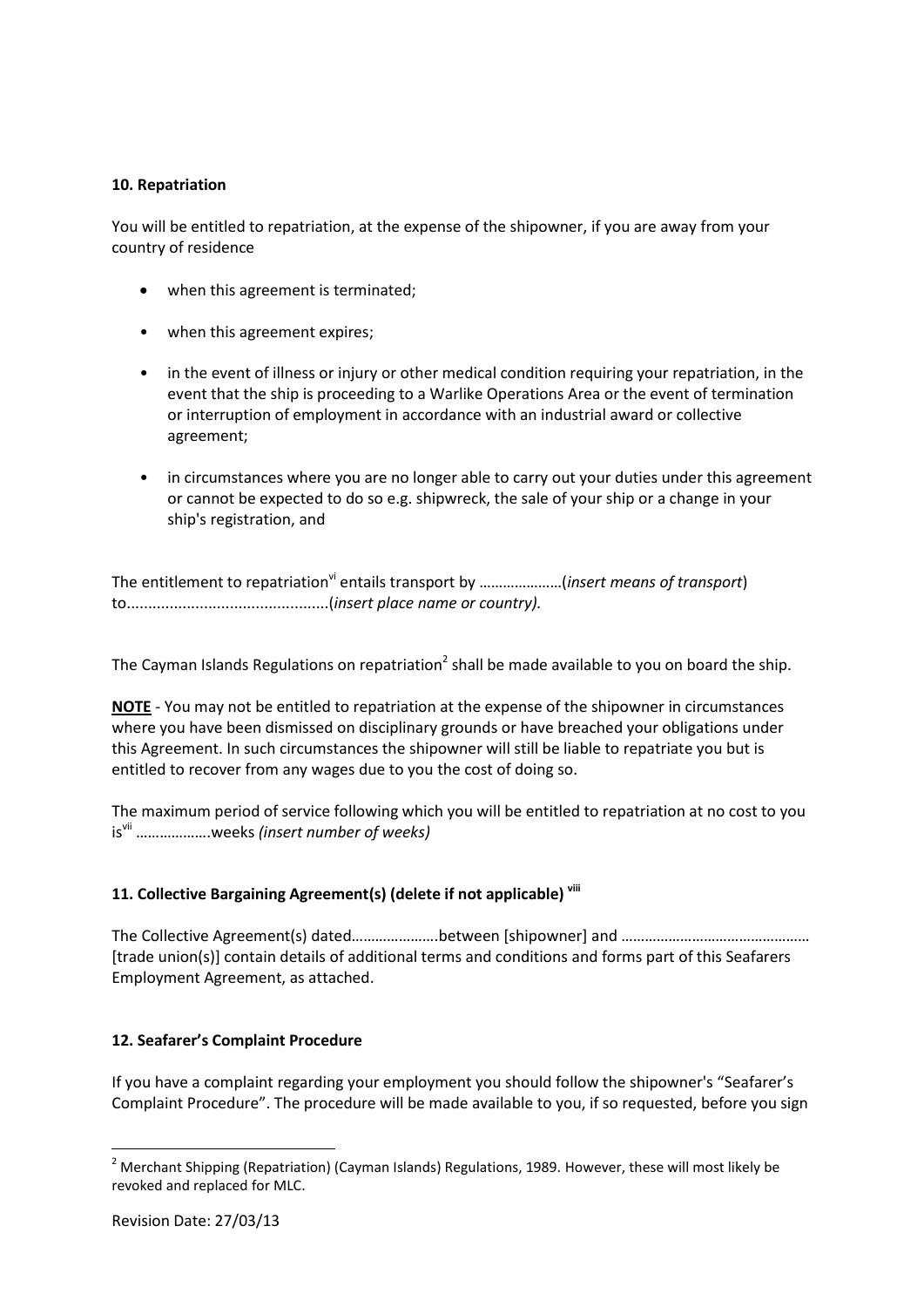this agreement. The shipowner's "Seafarer's Complaint Procedure" will also be provided to you when you join your ship.

# **13. Compensation in respect of loss of personal property as a result of the loss or foundering of the vessel**

Where you lose personal property, as a result of the vessel on which you are serving foundering or being lost, the shipowner will pay compensation up to a maximum of …………. *(insert amount).* 

## **14. Disciplinary Rules and Procedure**

The disciplinary rules applicable to you are set out in the Code of Conduct for the Merchant Navy, which has been agreed between the UK's Chamber of Shipping, Nautilus UK and the National Union of Rail, Maritime and Transport Workers, or the Shipowner's Code of Conduct.

The Code of Conduct will be made available to you, if so requested, before you sign this agreement.

If you are dissatisfied with any disciplinary decision taken in relation to you, you should refer to the disciplinary procedure set out in the Code of Conduct , which may be obtained from…………………….[state contact details]

## **15. Additional Provisions included by Shipowner**

Please see the endnotes<sup>ix</sup>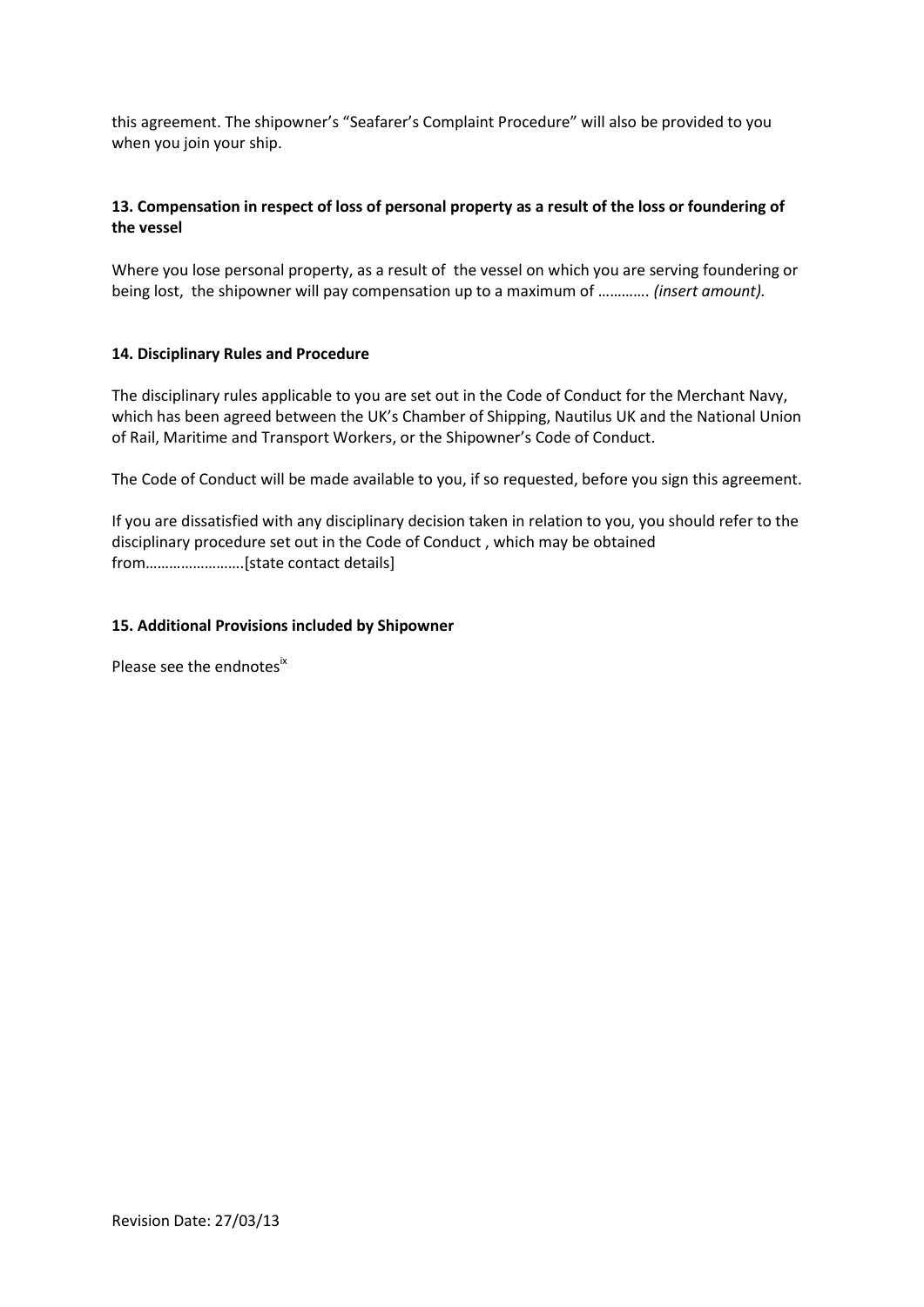### **Declaration:**

I confirm that I have freely entered this agreement with a sufficient understanding of my rights and responsibilities, and I have been given an opportunity to review and seek advice on the agreement before signing.

(seafarer)

Date…………………...

I confirm that the seafarer has been informed of their rights and duties under this agreement prior to or in the process of the seafarer's engagement onto the vessel.

Signed……………………………………………………………………………………………………… (Shipowner or Shipowner's Representative)

[Place where this Agreement is entered into] $x$ …………………………………………………………………………………………

[Date where this Agreement is entered into] ………………………………………………….

### **NOTES:**

**.** 

<sup>i</sup> "insert date of birth or age" - Normally the date of birth should be inserted in full. Only in exceptional circumstances should the seafarer's "age" be inserted. This should be the seafarer's age at the time the SEA was signed and should be inserted **only** where there is no means of establishing the seafarer's actual date of birth e.g. because the seafarer comes from a country where birth records are not accurate or for various reasons no longer exist and the seafarer himself does not know his actual date of birth.

ii **"Capacity in which seafarer is to be employed"** - This will be the capacity in which the seafarer is to be employed at the time the SEA is signed by the parties to it. Given that an SEA may run for a considerable length of time if the seafarer remains with the same shipowner, it is possible that the capacity in which the seafarer is employed could change over time. The shipowner may wish to consider whether a new SEA will be issued at such time or alternatively include a provision indicating how any changes to capacity will be dealt with e.g. by means of a letter setting out the new capacity and the relevant wage scale.

" Wages - As with "Capacity" (Note ii above) wages payable to the seafarer are likely to change if employed by the same shipowner over a significant period of time. When completing the "Wages" entry in the SEA, the shipowner will therefore need to bear this in mind and include appropriate wording to cover any future wage increases e.g. by providing for the wage to increase as notified to the seafarer in writing.

iv **"Paid Annual Leave"** - The period of paid annual leave must be not less than that specified in the Maritime Labour Convention, 2006 Standard A2.4 with the addition of 8 public holidays per annum to be taken prorata. Where it is more appropriate to do so, the formula to be used for calculating